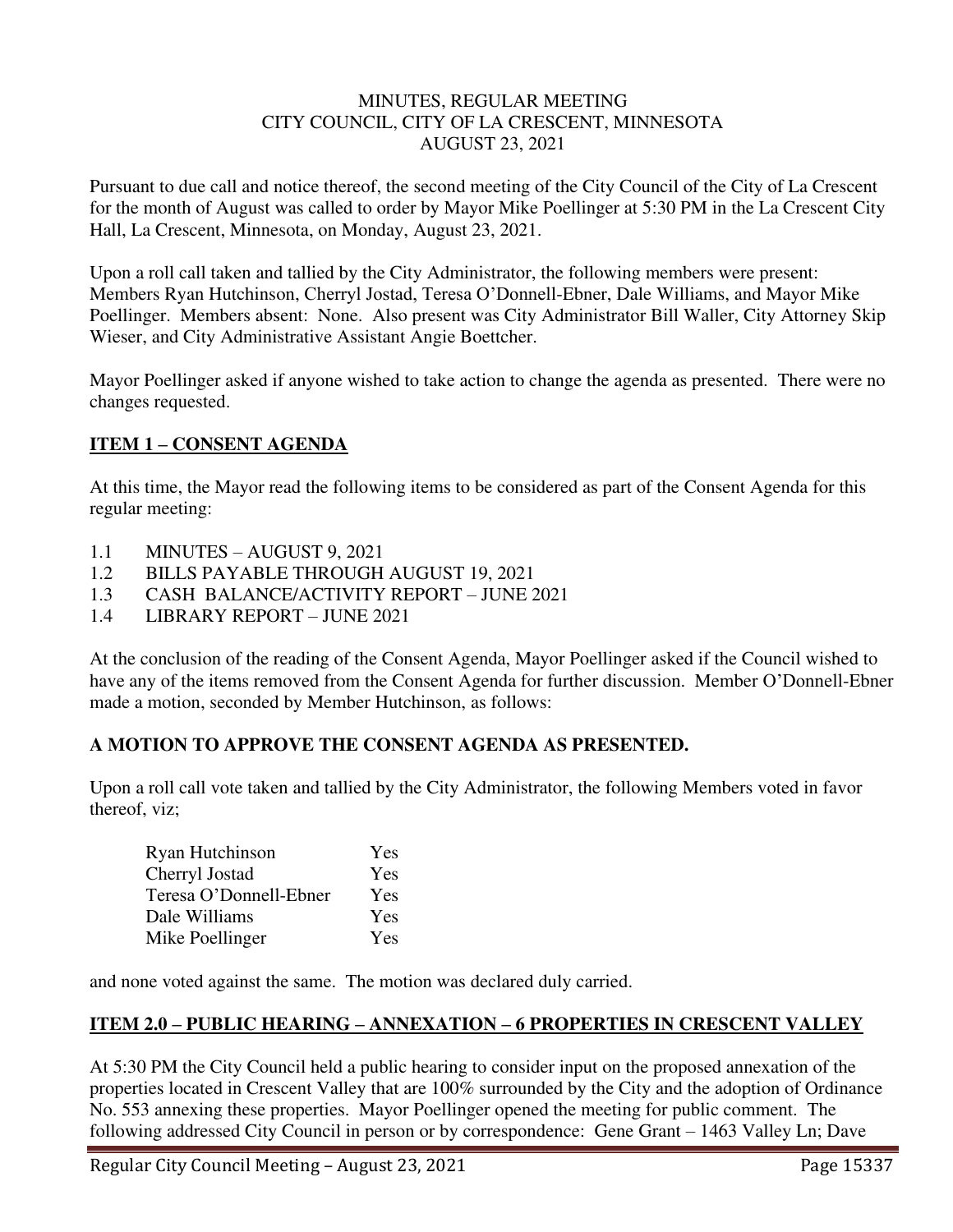Thompson – 29 Crescent Ave; Dave Becker – 96 Crescent Ave; Anthony Myhre – 1441 Valley Ln; Erika Botcher – 125 Crescent Ave; and Tom Clanin – 1383 East Ln. At 5:55 PM, Mayor Poellinger closed the public comments. City Administrator Waller reviewed response to questions. Dawn Klinski, 51 Crescent Ave, requested to address City Council. City Attorney Wieser reviewed Ordinance No. 553, the attached map and findings for the Ordinance. Following further discussion, Member Williams introduced the following Ordinance, and moved its passage and adoption, with additional findings:

### **ORDINANCE NO. 553**

## **AN ORDINANCE OF THE CITY OF LA CRESCENT, MINNESOTA ANNEXING LAND LOCATED IN LA CRESCENT TOWNSHIP, HOUSTON COUNTY, MINNESOTA PURSUANT TO MINNESOTA STATUTES** § **414.033 SUBDIVISION 2(2), PERMITTING ANNEXATION BY ORDINANCE**

 **WHEREAS,** said property is unincorporated and is completely surrounded by land within the municipal limits of the City of La Crescent;

 **WHEREAS,** said property is urban or suburban in nature;

**WHEREAS**, the City of La Crescent held a public hearing pursuant to Minnesota Statutes § 414.033 Subd. 2b, on August 23, 2021, following thirty (30) days written notice by certified mail to the Town of La Crescent and to all landowners within and contiguous to the area legally described in attached Exhibit A, to be annexed; and

 **WHEREAS,** provisions of Minnesota Statutes § 414.033 Subd. 13 are not applicable in that there will be no change in the electric utility service provider resulting from the annexation of the territory to the municipality.

## **NOW, THEREFORE**, THE CITY COUNCIL OF THE CITY OF LA CRESCENT HEREBY ORDAINS AS FOLLOWS:

1. The City Council hereby determines that the property as hereinafter described is completely surrounded by the city limits and is urban or suburban in nature.

2. None of the property is now included within the limits of any city, or in any area that has already been designated for orderly annexation pursuant to Minnesota Statute § 414.0325.

3. The corporate limits of the City of La Crescent, Minnesota, are hereby extended to include the following described property, said land being completely surrounded by the municipal limits of the City of La Crescent. The land to be annexed is described on Exhibit A.

The described property on Exhibit A consists of a total of 6.055 acres, more or less. Copies of the corporate boundary map showing the property to be annexed and its relationship to the corporate boundaries and all appropriate plat maps are attached hereto as Exhibit B.

4. The City of La Crescent, pursuant to Minnesota Statutes § 414.036, that with respect to the property taxes payable on the area legally described on attached Exhibit A, hereby annexed, shall make a cash payment to the Town of La Crescent in accordance with the following schedule: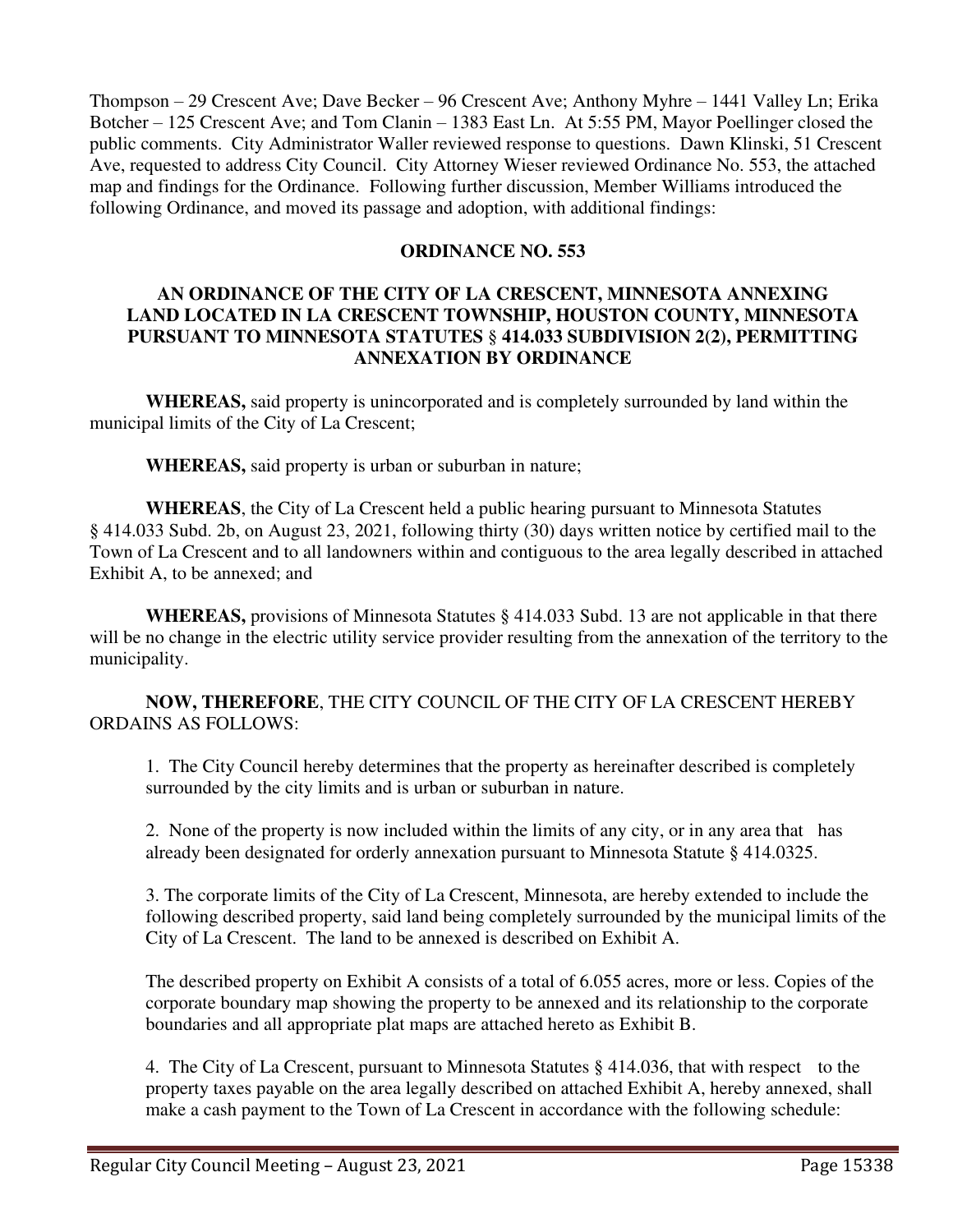- a. In the first year following the year in which the City of La Crescent could first levy on the annexed area, an amount equal to \$5,030.49; and
- b. In the second and final year, an amount equal to \$5,030.49.

5. That pursuant to Minnesota Statutes § 414.036 with respect to any special assessments assigned by the Town to the annexed property and any portion of debt incurred by the Town prior to the annexation and attributable to the property to be annexed, but for which no special assessments are outstanding, for the area legally described on attached Exhibit A there are no special assessments or debt incurred by the Town on the subject are for which reimbursement is required.

6. The City will not require a mandatory connection to municipal sanitary sewer for a period of six (6) years after the adoption of this Ordinance, unless a public safety threat exists, or the property is sold or otherwise conveyed. In said event, the property owner will need to connect to municipal sanitary sewer within one (1) year of the date of sale or conveyance.

7. That the City Administrator of the City of La Crescent is hereby authorized and directed to file a copy of this Ordinance with the Municipal Boundary Adjustment Unit of the Office of Administrative Hearings, the Minnesota Secretary of State, the Houston County Auditor, and the La Crescent Township Clerk.

8. That this Ordinance shall be in full force and effect and final upon the date this Ordinance is approved by the Office of Administrative Hearings.

PASSED AND ADOPTED by the City Council of the City of La Crescent, Minnesota, this 23<sup>rd</sup> day of August, 2021.

 $\overline{\phantom{a}}$  , which is a set of the set of the set of the set of the set of the set of the set of the set of the set of the set of the set of the set of the set of the set of the set of the set of the set of the set of th

Mayor

ATTEST:

\_\_\_\_\_\_\_\_\_\_\_\_\_\_\_\_\_\_\_\_\_\_\_\_\_\_\_\_\_\_\_\_\_ City Administrator

In approving the above Motion, the City Council made the following findings of facts:

- 1. The properties contained in the Ordinance are completely surrounded by the City limits and are about to become urban or suburban in nature;
- 2. The properties are currently not within a flood plain or shoreline area;
- 3. More than 30 days written notice was provided to the Town of La Crescent and contiguous landowners;
- 4. Minnesota Statute §414.033 Subd. 13 is not applicable as there will be no change in the electric utilities service provider;
- 5. The City has maintained the streets in Crescent Valley since 2010;
- 6. The City has maintained and improved the park in Crescent Valley;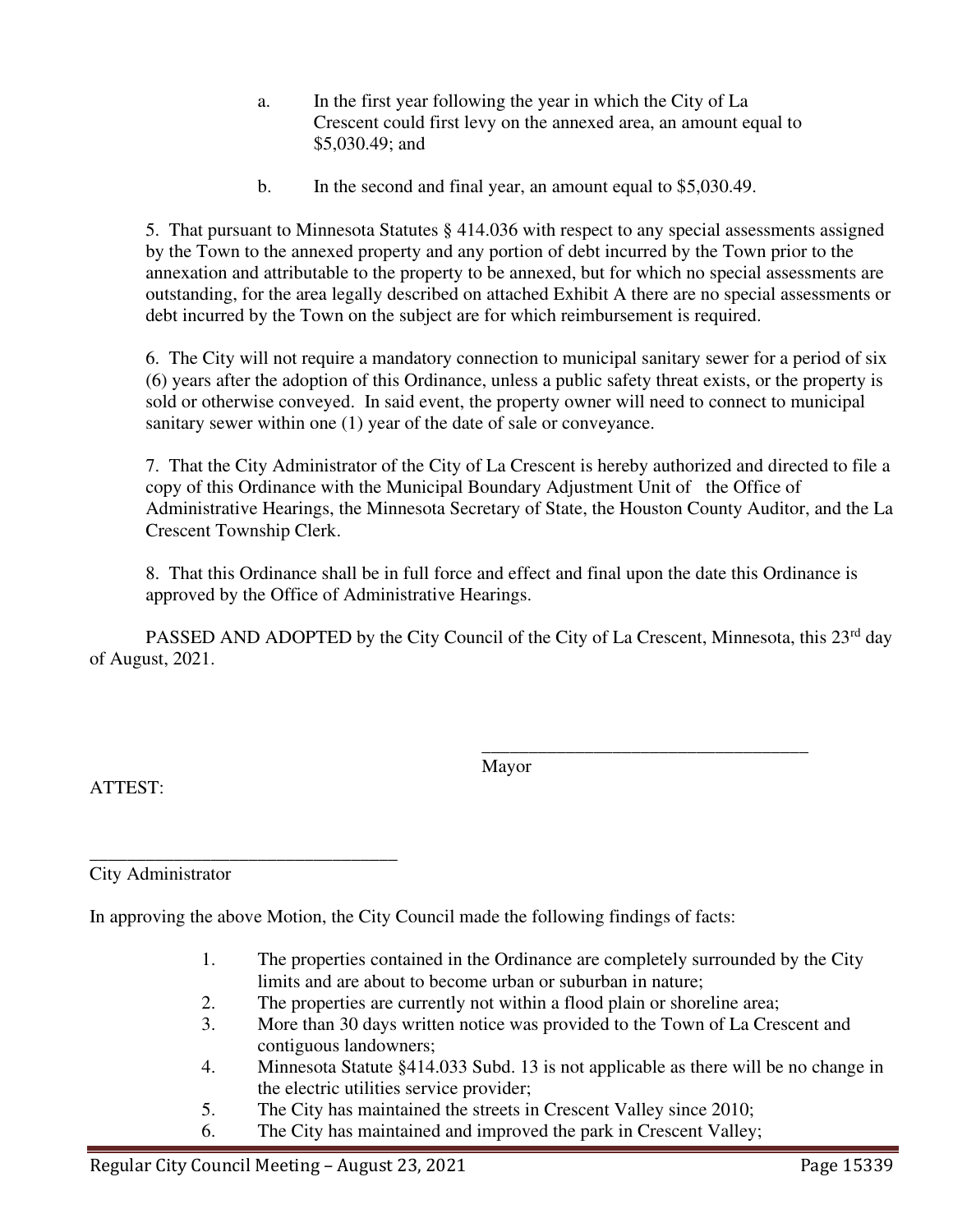- 7. The City provides public service to all of Crescent Valley; and
- 8. More than ten (10) years have elapsed since the September 2010 Joint Resolution regarding the annexation in Crescent Valley between the City of La Crescent and the Town of La Crescent.

The foregoing motion was duly seconded by Member O'Donnell-Ebner and upon a roll call vote taken and tallied by the City Administrator, the following Members present voted in favor thereof, viz;

| Cherryl Jostad         | Yes        |
|------------------------|------------|
| Teresa O'Donnell-Ebner | Yes        |
| Dale Williams          | Yes        |
| Mike Poellinger        | <b>Yes</b> |

and Member Ryan Hutchinson voted against the same. The ordinance was declared duly passed and adopted by a 4-1 vote.

City Attorney Wieser then reviewed with Council the Summary Ordinance for publication. The Council made the following findings of facts: that publication of the summary informs the public of the intent and effect of the Ordinance.

Member O'Donnell-Ebner then made a motion, seconded by Member Williams as follows:

## **MOTION THAT A PRÉCIS FORMAT OF SAID ORDINANCE 553 BE PUBLISHED IN THE OFFICIAL NEWSPAPER OF THE CITY AND WITH "OFFICIAL COPY" SO MARKED BE KEPT ON FILE IN THE OFFICE OF THE CITY ADMINISTRATOR.**

Upon a roll call vote taken and tallied by the City Administrator, all Members present voted in favor thereof, viz;

| Ryan Hutchinson        | Yes |
|------------------------|-----|
| Cherryl Jostad         | Yes |
| Teresa O'Donnell-Ebner | Yes |
| Dale Williams          | Yes |
| Mike Poellinger        | Yes |

and none voted against the same. The motion was declared duly carried.

After the adoption of the Ordinance, the Council reconvened with the schedule of the Regular City Council Meeting.

At 6:10 PM, Member Dale Williams left the City Council Meeting.

# **ITEM 3.1 – PLANNING COMMISSION MINUTES – AUGUST 3, 2021**

City Council reviewed a Memo from Jason Ludwigson, Sustainability Coordinator, and the Minutes from the August 3, 2021 Planning Commission Meeting. At their meeting, the Planning Commission approved a variance request for 750 Shore Acres Rd. This item was informational, and no action was taken.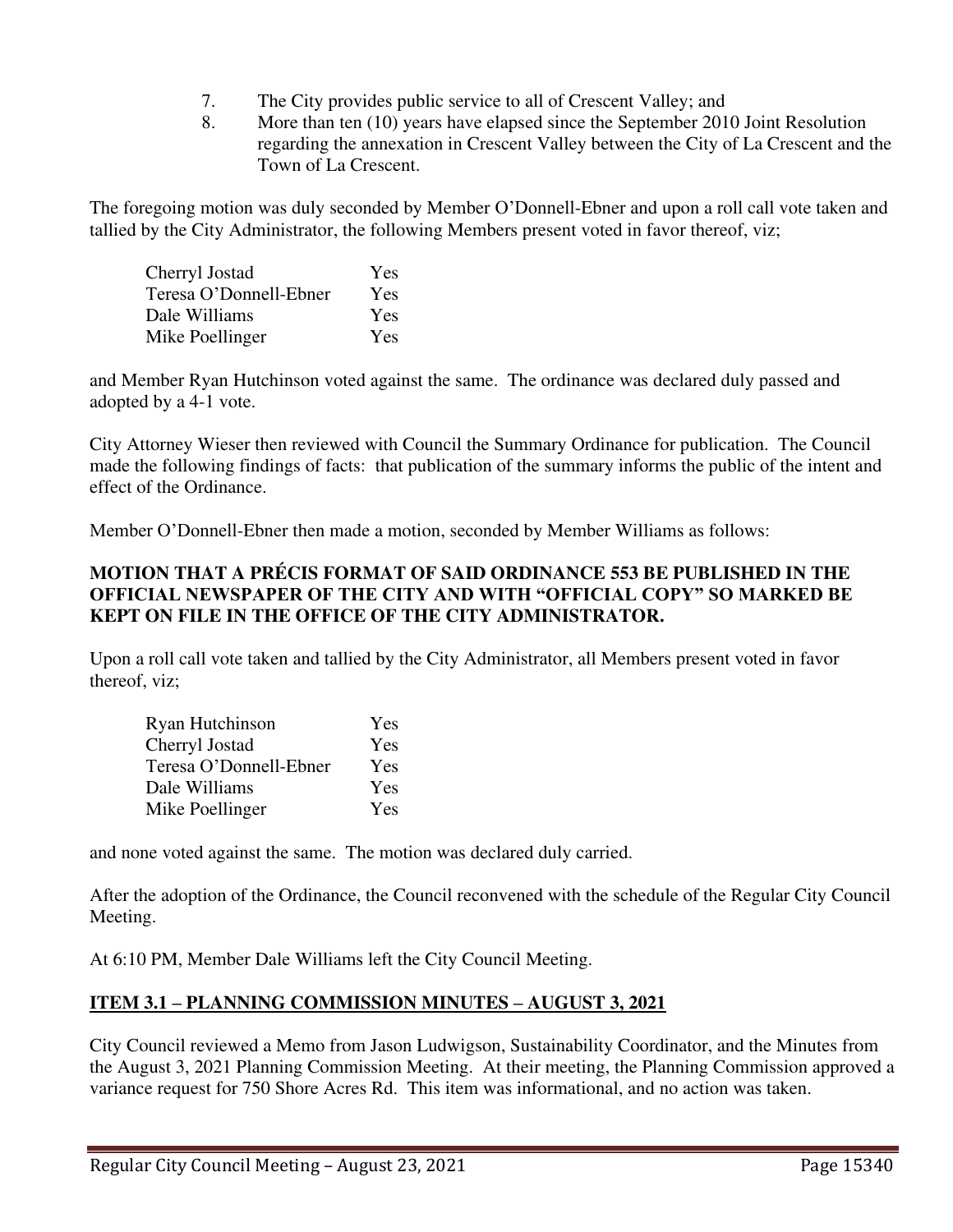## **ITEM 3.2 – MnDOT LIMIT USE PERMIT RESOLUTION**

City Administrator Waller reviewed with City Council a correspondence received from MnDOT regarding the need to update another of the City's existing limited use permits. This limited use permit pertains to the City's highway beautifications projects. City Council reviewed a resolution regarding the limited use permit. It was recommended to City Council to adopt the resolution. Following review and discussion, Member Hutchinson introduced the following resolution and moved its passage and adoption:

#### **RESOLUTION NO. 08-21-29**

#### **A RESOLUTION TO ENTER INTO A LIMITED USE PERMIT WITH THE STATE OF MINNESOTA, DEPARTMENT OF TRANSPORTATION**

IT IS RESOLVED that the City of La Crescent, Minnesota, enter into Limited Use Permit No. 2805-0055 with the State of Minnesota, Department of Transportation for the following purposes:

To provide for maintenance and use by the City of La Crescent upon, along and adjacent to Trunk Highway No. 61 and limits of which are defined in said Limited Use Permit.

IT IS FURTHER RESOLVED by the City Council of the City of La Crescent, Minnesota that the Mayor and the City Administrator are authorized to execute the Limited Use Permit.

ADOPTED this 23rd day of August, 2021.

SIGNED:

 $\overline{\phantom{a}}$  , and the contract of the contract of the contract of the contract of the contract of the contract of the contract of the contract of the contract of the contract of the contract of the contract of the contrac Mayor

ATTEST:

\_\_\_\_\_\_\_\_\_\_\_\_\_\_\_\_\_\_\_\_\_\_\_\_\_\_\_\_\_ City Administrator

The motion for the adoption of the foregoing resolution was duly seconded by Member Jostad and upon a roll call vote taken and tallied by the City Administrator, the following Members present voted in favor thereof, viz;

| Ryan Hutchinson        | <b>Yes</b> |
|------------------------|------------|
| Cherryl Jostad         | Yes        |
| Teresa O'Donnell-Ebner | Yes        |
| Mike Poellinger        | Yes        |

and none voted against the same. The motion was declared duly carried and the resolution duly passed and adopted by a 4-0 vote.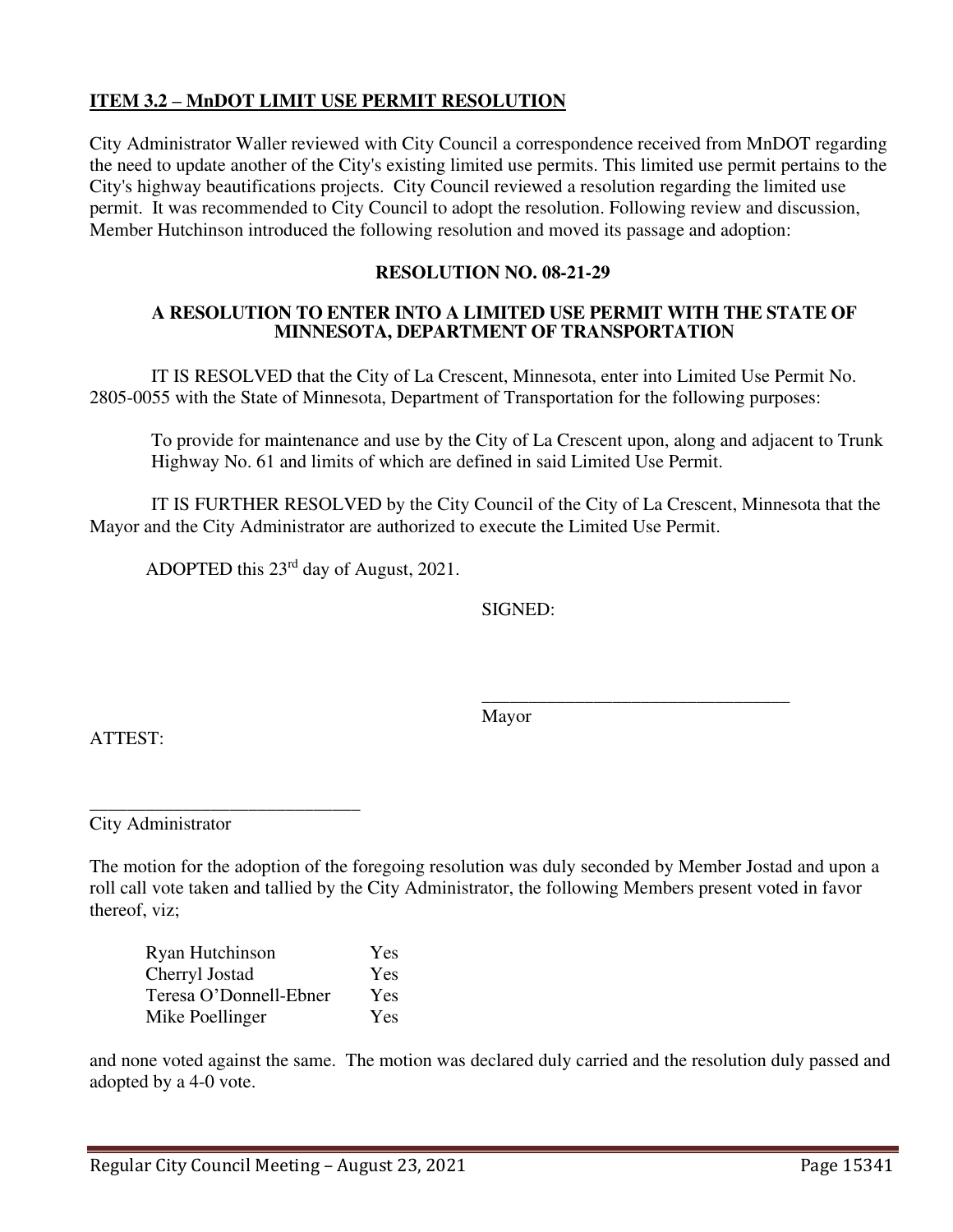# **ITEM 3.3 – TEMPORARY PARKING LOT CLOSURE REQUEST**

City Administrator Waller reviewed with City Council a Memo from La Crescent Police Chief Stavenau regarding the sports car enthusiast group, the Miata Club of Minnesota, having an event scheduled at the Best Western and La Crescent Event Center on September 10, 11, 12, 2021. There are an estimated 50 to 60 cars registered and the Best Western is requesting the upper parking lot area at Veteran's Park be closed to public parking and reserved for the group to use. It is anticipated there would be minimal disruption to the park facility. It was recommended to City Council to approve the temporary closure of the parking lot for the event. The Police Department will work cooperatively with management of the facilities to accommodate the venue providing barricades and other signage as necessary for the space to be reserved. Following discussion, Member Hutchinson made a motion, seconded by Member O'Donnell-Ebner, as follows:

## **MOTION TO APPROVE TEMPORARY CLOSURE OF THE UPPER PUBLIC PARKING LOT AREA AT VETERAN'S PARK ON SEPTEMBER 10-12, 2021 FOR AN EVENT SCHEDULED AT THE BEST WESTERN AND LA CRESCENT EVENT CENTER FOR THE MIATA CLUB OF MINNESOTA.**

Upon a roll call vote taken and tallied by the City Administrator, the following Members voted in favor thereof, viz;

| Ryan Hutchinson        | Yes |
|------------------------|-----|
| Cherryl Jostad         | Yes |
| Teresa O'Donnell-Ebner | Yes |
| Mike Poellinger        | Yes |

and none voted against the same. The motion was declared duly carried by a 4-0 vote.

# **ITEM 3.4 – MnDPS – DRIVERS EXAM LEASE AGREEMENT**

City Administrator Waller reviewed with City Council that at the August 9th meeting, the City Council reviewed a proposed lease to allow the Minnesota Department of Public Safety (MnDPS) to operate a drivers exam station in the current City Council Chambers. It appears that MnDPS is agreeable to relocating the service to the Community Room at the Community Building. A revised lease will be presented for review and consideration by the City Council when it becomes available. Prior to COVID-19, there were 30-50 lunch participants on a daily basis that used the Community Room. These individuals will be displaced once a month with the change in location of the driver's exam station. The on-site lunch service has been suspended since the start of the current health pandemic, and is tentatively set to return to inperson service on August 30<sup>th</sup>. This item was informational, and no action was taken.

# **ITEM 3.5 – ENGINEERING AGREEMENT – WAGON WHEEL PHASE 1**

City Administrator Waller reviewed with City Council an engineering agreement with WHKS to pave the balance of the first phase of the Wagon Wheel Improvement project. It has been a rather lengthy process to work though the environmental review necessary to obtain the required agency approvals. City Council also reviewed a letter from MnDOT indicating approval to proceed, along with a map of the project. In June of 2020, the City's application to the Minnesota Department of Natural Resources for a Local Trail Connections Program grant was approved. The grant amount is \$86,210.00 and will pay for 74% of the cost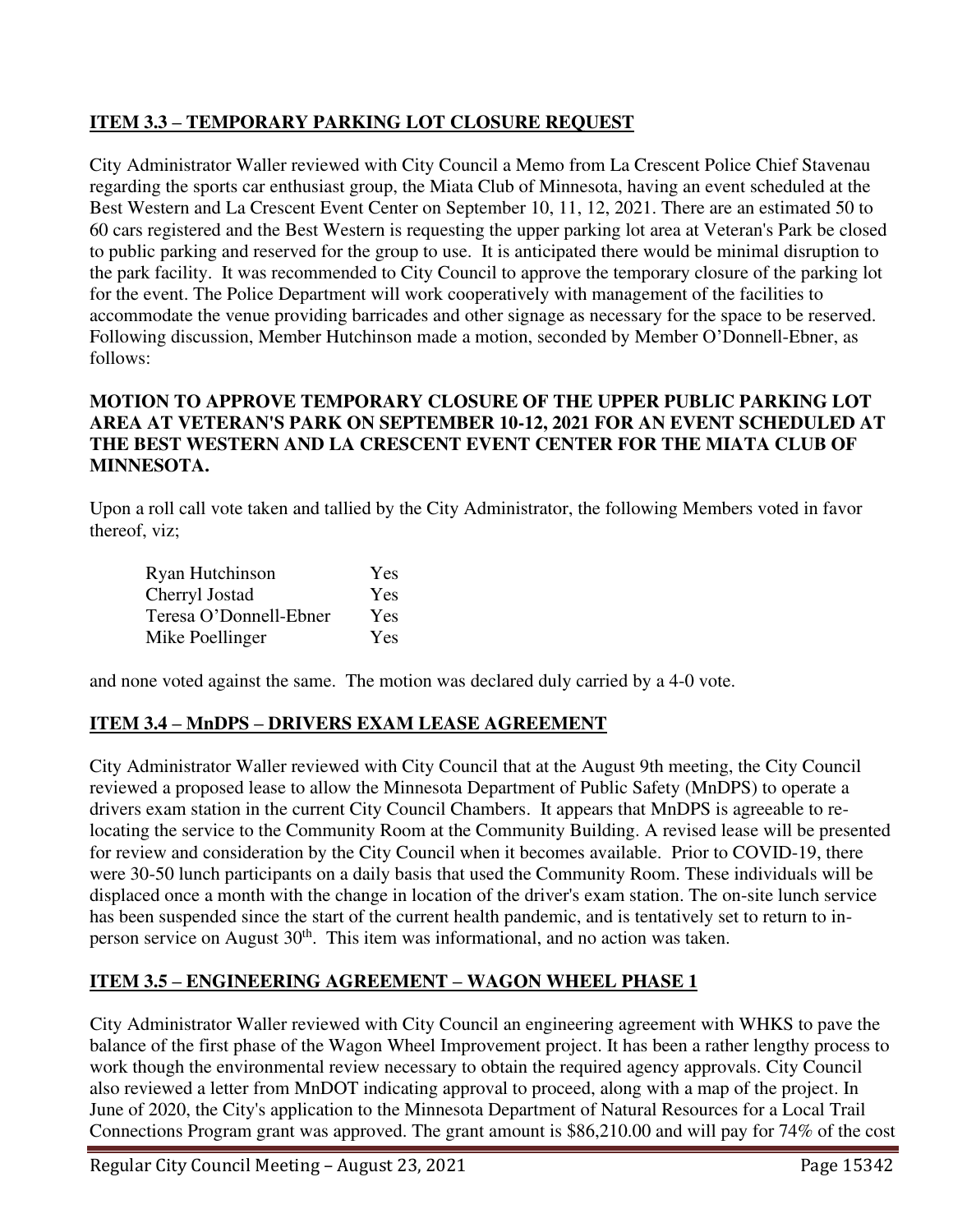to pave the portion of the first phase of the Wagon Wheel improvement project that is not currently paved. The total estimated project cost is \$116,500.00. The City's 2021 general fund budget includes \$30,280.00 for the local share of the project costs. Currently the City is not sure if the project will be completed in the fall of 2021 or the spring of 2022. In order to proceed with the project, it was recommended to City Council to approve the engineering agreement. There are funds in the project budget for this expenditure. Following discussion, Member Jostad made a motion, seconded by Member Hutchinson, as follows:

## **MOTION TO APPROVE THE PROFESSIONAL SERVICES AGREEMENT WITH WHKS & CO. FOR THE WAGON WHEEL PHASE 1 PAVING PROJECT IN AN AMOUNT UP TO \$10,000.00 USING FUNDS IN THE PROJECT BUDGET FOR THIS EXPENDITURE.**

Upon a roll call vote taken and tallied by the City Administrator, the following Members voted in favor thereof, viz;

| Ryan Hutchinson        | Yes |
|------------------------|-----|
| Cherryl Jostad         | Yes |
| Teresa O'Donnell-Ebner | Yes |
| Mike Poellinger        | Yes |

and none voted against the same. The motion was declared duly carried by a 4-0 vote.

# **ITEM 3.6 – MnDOT – CAPITAL EQUIPMENT GRANT**

City Administrator Waller reviewed with City Council that the City has received a MnDOT Capital Vehicle Grant agreement to purchase a new City bus for use in the local transit service. The current City bus is a 2015 and has 246,826 miles on it. The total estimated project cost is \$164,000.00, with the grant paying for 90% of the acquisition cost of the new vehicle. The City's share is 10% of the total project cost, which amounts to \$16,400.00. In order to proceed, it was recommended to City Council to approve the grant agreement and authorize the required signatures, and modify the 2017 capital equipment certificate to reflect this expenditure. Following discussion, Member Jostad made a motion, seconded by Member O'Donnell-Ebner, as follows:

## **MOTION TO APPROVE THE MNDOT CAPITAL VEHICLE GRANT AGREEMENT TO PURCHASE A NEW CITY BUS FOR USE IN THE LOCAL TRANSIT SERVICE AND AUTHORIZE THE REQUIRED SIGNATURES, AND TO MODIFY THE 2017 CAPITAL EQUIPMENT CERTIFICATE TO REFLECT THIS EXPENDITURE.**

Upon a roll call vote taken and tallied by the City Administrator, the following Members voted in favor thereof, viz;

| Ryan Hutchinson        | <b>Yes</b> |
|------------------------|------------|
| Cherryl Jostad         | Yes        |
| Teresa O'Donnell-Ebner | Yes        |
| Mike Poellinger        | Yes        |

and none voted against the same. The motion was declared duly carried by a 4-0 vote.